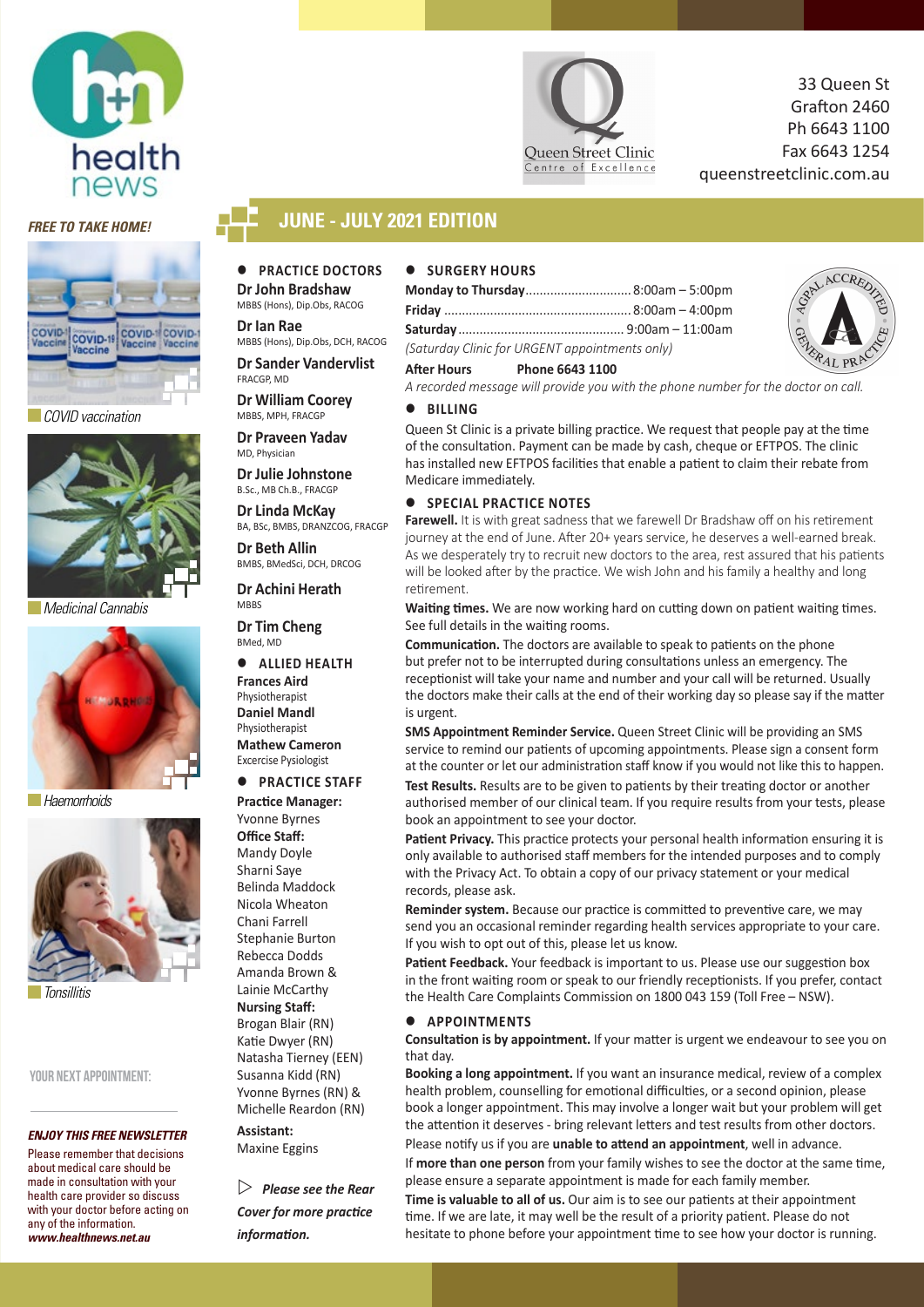

COVID-1 COVID-1 COVID<br>Vaccine Vaccine Vaccin

# COVID vaccination

**Vaccine** 

As you read this, the covid vaccination roll out will be well under way.

Phase 1a started first and included aged care residents and staff, quarantine and border force workers and certain frontline healthcare workers. This was estimated to be 1.4 million doses.

Phase 1b is roughly ten times as many doses. The people in this group are those over the age of 70, ATSI people over the age of 55, younger adults with a medical condition or disability and other higher-risk workers ( e.g. healthcare, defence force, police).

Around Australia, 4500 practices have registered to be vaccination centres. It is, rightly, felt that the best place to have your vaccination is where your medical history is known. Before having the vaccine, there is a questionnaire you need to complete. Blood clotting is a rare side effect. However, a history of blood clots or being on a blood thinner medication does not of itself mean you cannot have the vaccine.

You will be required to wait for at least 15 minutes after having the shot before leaving and also to report any adverse effects that you feel. Some do report headache or being a bit "off colour" the following day. Soreness at the vaccine site can occur.

The two doses of the Covid vaccine should be 12 weeks apart, so you will be encouraged to book your second one at your initial vaccine visit. It is also important to separate the Covid vaccination from the flu vaccination by at least 14 days.

*EDITORS NOTE: This information was current at the time of print*

## **Haemorrhoids**

One of the most common health issues searched about on the internet is haemorrhoids.

It is estimated to affect 300,000 Australians each year. These are essentially a "varicose vein" at the anus and can be internal (inside the rectum) or external. Risk factors related to pressure such as constipation or heavy lifting and sitting on hard surfaces for prolonged periods. There may be a genetic tendency.

Symptoms include itching or pain at the anus, discomfort when opening the bowels, bleeding at the anus and a "dragging sensation". The severity ranges from mild to severe.

Diagnosis is based on the history and examination. There is no need for tests to diagnose haemorrhoids. However, bleeding from the bowel in the absence of haemorrhoids will need investigation. If you experience this, always consult your GP.

Treatment is about relieving symptoms whilst waiting for resolution, generally taking a few days. There are numerous ointments and suppositories, most of which do not require a prescription. Sitting in a



lukewarm bath may help. Drink adequate water and eat enough fibre so as the stools are not hard. Stool softeners may help. Rarely the haemorrhoid may need lancing and, if infected, antibiotics.

If recurrent and troublesome, haemorrhoids can be treated surgically. Today this is usually by injection or banding rather than formal removal. Prevention measures include avoiding constipation by drinking enough fluid and having plenty of fibre in the diet. Be careful with heavy lifting.



# **Medicinal Cannabis**

Since legalisation there have 100,000 approvals granted to prescribe Medicinal Cannabis in Australia.

been well in excess of 100,000 Medicinal Cannabis in Australia. The largest number of approvals chronic pain. Other more common reasons include cancer symptoms,

The use of medicinal cannabis

be prescribed in Australia with TGA accepts evidence of benefit

these are recruiting patients

the role and use of Medicinal Cannabis, but an increasing number are. As always, talk to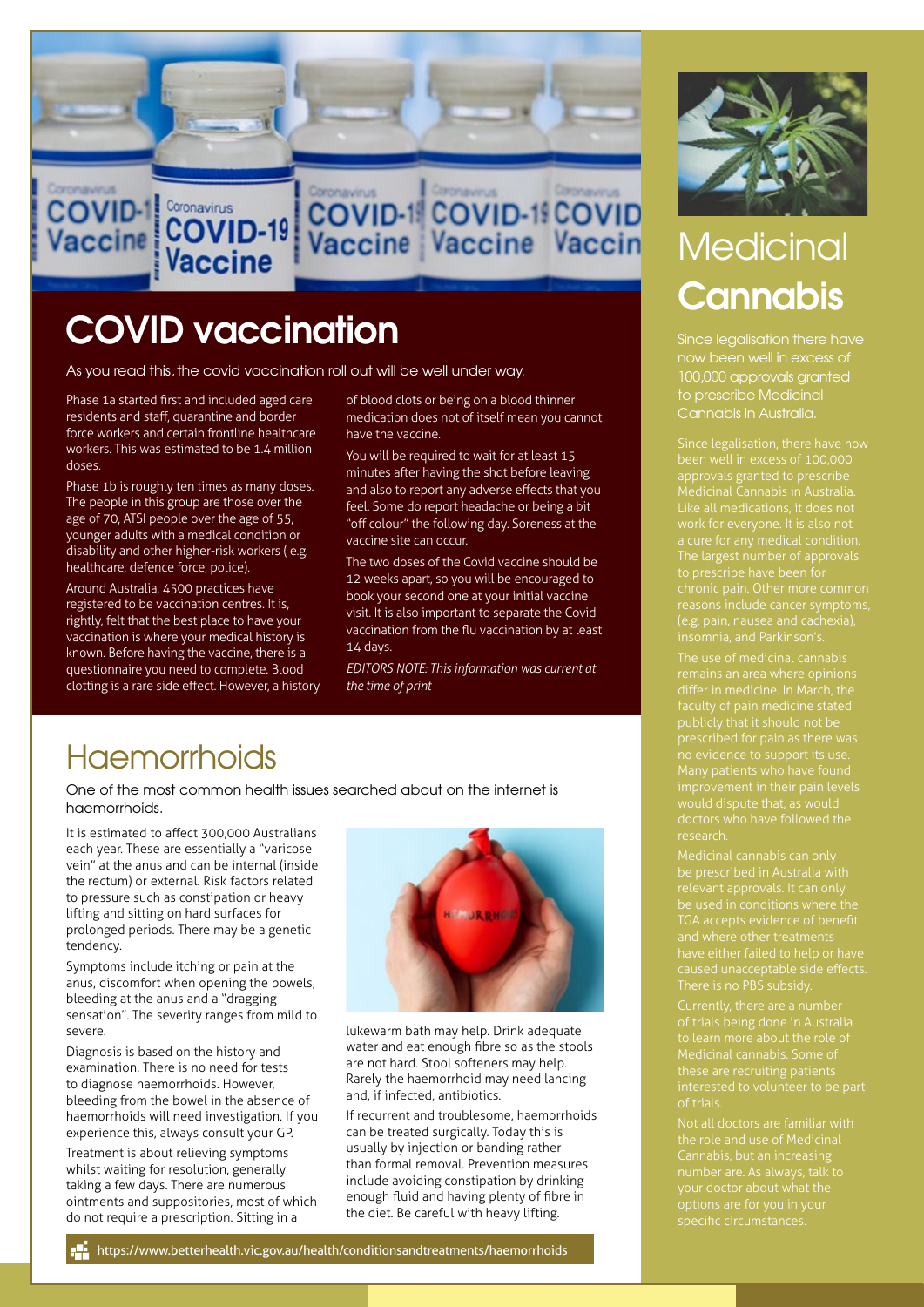# Diagnosing & Treating Hypertension

High blood pressure (hypertension) is estimated to affect nearly one-third of Australian adults.

Risk factors include a positive family history, being male, older age, being overweight, consuming excess salt and insufficient exercise.

Hypertension can be due to a secondary cause like kidney disease, but most commonly is essential hypertension without other underlying cause. Hypertension is a risk factor for heart attack, stroke and kidney disease.

Some people may experience headaches or tiredness, but most have no symptoms. Diagnosis is by measurement of blood pressure. Normal blood pressure is generally regarded as being below 140/90. The upper (systolic) pressure is when the heart contracts whilst the lower (diastolic) is in between beats when the heart rests. Pressure can increase with age.

Blood pressure is variable, so one reading is not diagnostic. If your pressure is elevated, your doctor will recommend

further visits to re-check the level. Today many people have home monitors, and 24-hour monitoring can be arranged (this is not covered by Medicare). Your doctor may recommend other tests too.

Regular checks of blood pressure are recommended for people 40 and older and starting younger if need be.

The first line of treatment is lifestyle measures ( weight loss, reducing salt intake, doing more exercise, managing stress, eating more vegetables). Medication may be needed, and there are many alternatives. You may need to trial a few to get the right one for you, and more than one may be needed. Treatme is generally long-term, but some people can reduce or come off medications aft a certain time. Ongoing monitoring of blood pressure is lifelong.

http://www.hbprca.com.au/high-blood-pressure/

 $40 160$ 

### **Tonsillitis**

The tonsils sit half way to the back of the throat and are part of the immune system, helping "trap" infections. They are particularly important in young children with less developed immune systems. Unless enlarged or infected we generally don't even know they are there.

 $12n$ 

Tonsillitis is an infection of the tonsils caused by a virus (80%) or bacteria. The symptoms are a sore throat, fever, headache, tiredness, feeling generally unwell, pain on swallowing and loss of appetite. The tonsils may enlarge and have white or yellow spots on them. They may have a "coated "appearance. It can occur at any age but is more common in children.

Preventative measures include washing hands, not sharing eating utensils with those who are unwell and coughing/sneezing into tissues.

If you suspect tonsillitis see your GP. Treatment for the viral form is bed rest, fluids, gargling (if possible), or lozenges to ease pain and paracetamol or ibuprofen for fever and pain. Bacterial tonsillitis (usually streptococcus) will be treated with antibiotics. Penicillin is the first choice, but there are other options for those allergic to it. Some people get recurrent tonsillitis, and

the question of having tonsils removed arises. Tonsillectomy is far less commonly done today than previously. The rule of thumb is four or more episodes per year for two or more consecutive years. Severity, response to treatment and time off school or work also are factors. You may be referred to an ENT surgeon. Talk to your GP.



http://www.mydr.com.au/respiratory-health/tonsillitis